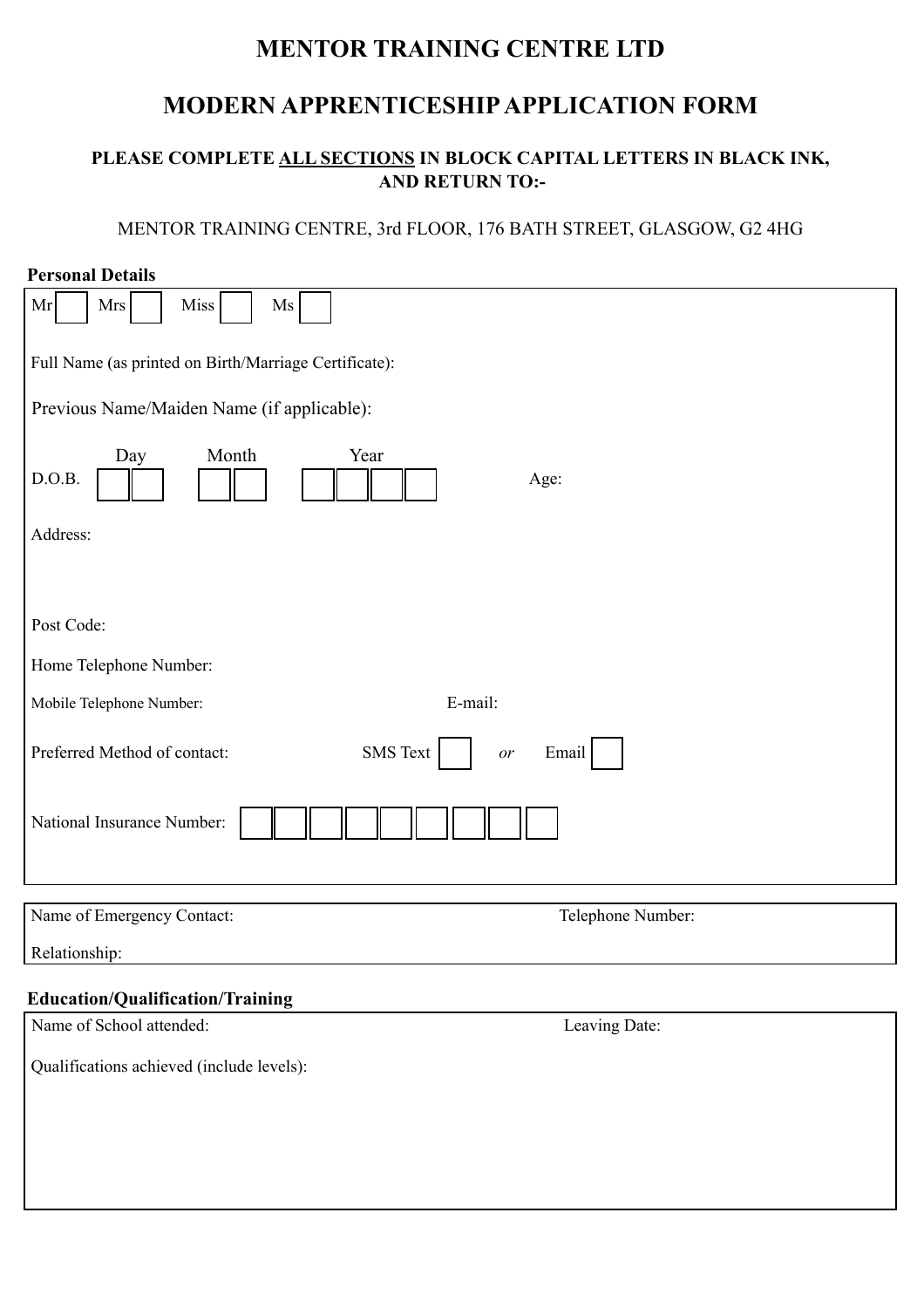| Name of College attended:                                                                                | From: | To:            |
|----------------------------------------------------------------------------------------------------------|-------|----------------|
|                                                                                                          |       |                |
|                                                                                                          |       |                |
|                                                                                                          |       |                |
| Qualification Achieved (include levels):                                                                 |       |                |
|                                                                                                          |       |                |
|                                                                                                          |       |                |
|                                                                                                          |       |                |
|                                                                                                          |       |                |
|                                                                                                          |       |                |
|                                                                                                          |       |                |
| Have you been on a training programme before?                                                            | Yes   | N <sub>0</sub> |
|                                                                                                          |       |                |
| If yes, with which Training Centre:                                                                      |       |                |
|                                                                                                          |       |                |
| Type of Training:                                                                                        | From: | To:            |
|                                                                                                          |       |                |
| SCQF Level Achieved:                                                                                     | None  |                |
|                                                                                                          |       | 6              |
|                                                                                                          |       |                |
|                                                                                                          |       |                |
| <b>Eligibility Criteria for Public Funding</b>                                                           |       |                |
| Are you on any other publicly funded education or training programme or further/higher education course? |       |                |
|                                                                                                          | Yes   |                |
|                                                                                                          |       | No.            |

**Please provide information about your current employment**

| Duration in current job role with<br>current employer:            | $\text{less}$ than 1 month $\vert$ | $1-3$   4-6 | 7-9   10-12 | over a year |
|-------------------------------------------------------------------|------------------------------------|-------------|-------------|-------------|
| What were you doing before you started working for this employer? |                                    |             |             |             |
|                                                                   |                                    |             |             |             |
|                                                                   |                                    |             |             |             |
|                                                                   |                                    |             |             |             |

Duration with current employer: less than 1 month  $1-3$   $1-3$   $1-4-6$   $7-9$   $7-9$   $10-12$  over a year

Are you an overseas National? No No No

## **Please provide information about previous full/part time employment**

| Business/Organisation name: | Start & End Dates: | Duties/Tasks undertaken: |
|-----------------------------|--------------------|--------------------------|
|                             |                    |                          |
|                             |                    |                          |
|                             |                    |                          |
|                             |                    |                          |
|                             |                    |                          |
|                             |                    |                          |

#### **Interests/Hobbies**

Leisure activities/member of any clubs, programmes, any awards obtained or voluntary service:-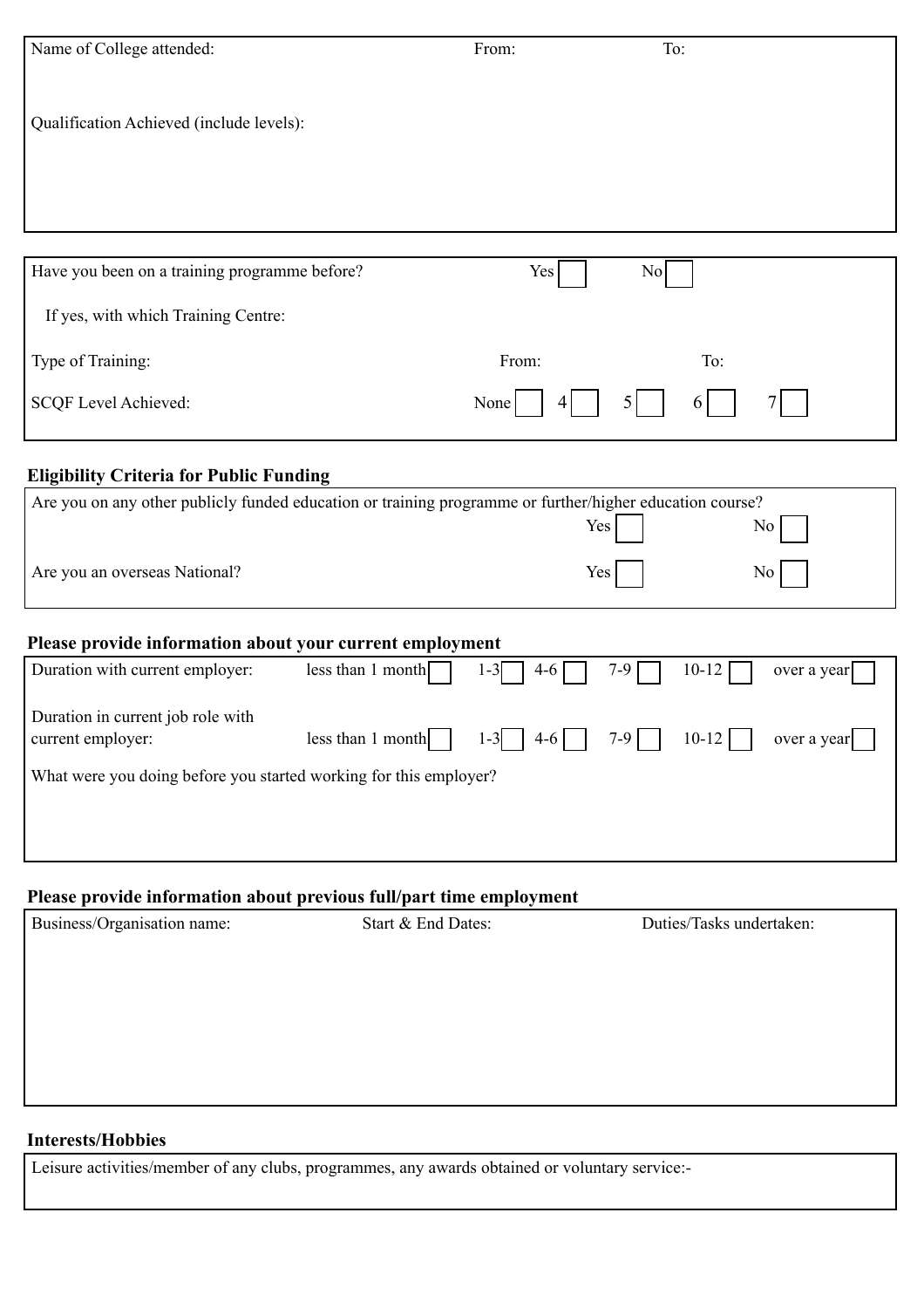#### **Data Protection Statement**

In compliance with the Data Protection Act 1998, I hereby give my consent for my personal data to be processed, used and disclosed to third parties by Mentor Training Centre Ltd on the understanding that such processing, use or disclosure:-

- Is conducted in a fair and lawful manner and in accordance with the Data Protection Act 1998
- Is for purposes in furtherance of and compatible with my employment and/or training and development objectives
- That appropriate technical and administrative measures shall be taken to prevent unauthorised access to or accidental loss of the data

The information provided on this form is, to the best of my knowledge, true and correct.

I will notify Mentor Training Centre should any of my details or circumstances change during the course of my training

Signed: ……………………………….......................... Date: ………………………………..........................

#### **Dental Practice Details**

| <b>Business/Practice Name:</b> |                   |
|--------------------------------|-------------------|
| Address:                       |                   |
|                                |                   |
| Post Code:                     |                   |
| Telephone Number:              | Supervisors Name: |
| E-mail address:                |                   |
|                                |                   |
| Start Date:                    |                   |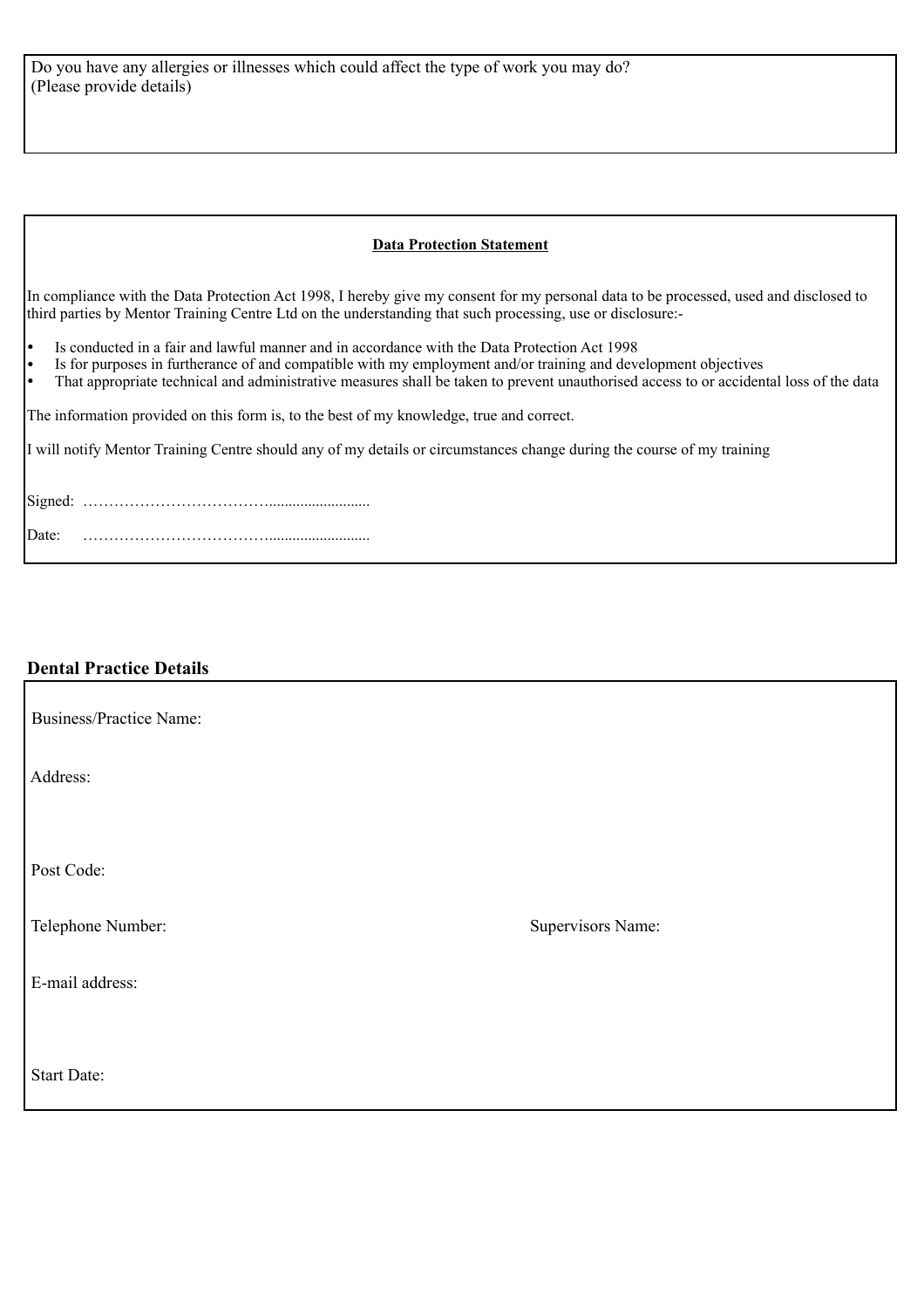**Appendix 11**

# **National Training Programmes Equality Monitoring Form**

### **Note to Training Providers:**

Please read the document "**Equality Monitoring in the Modern Apprenticeship and Employability Fund 2017 – 2018.** Guidance document for training providers on how to use the Equality Monitoring Form and record in FIPS or CTS"

#### **This form must be printed out and completed by the participant.**

You must ensure that:

- both Sections A and Section B of this SDS National Training Programmes Equality Monitoring Form are given to the participant before asking the participant any of the questions in Section A
- the participant reads and signs the form in this Section B. The completed and signed section B must be retained at all times by the training provider for inspection

**Section A of this form must be securely disposed of immediately once the information has been entered into the CTS or FIPS secure recording systems.**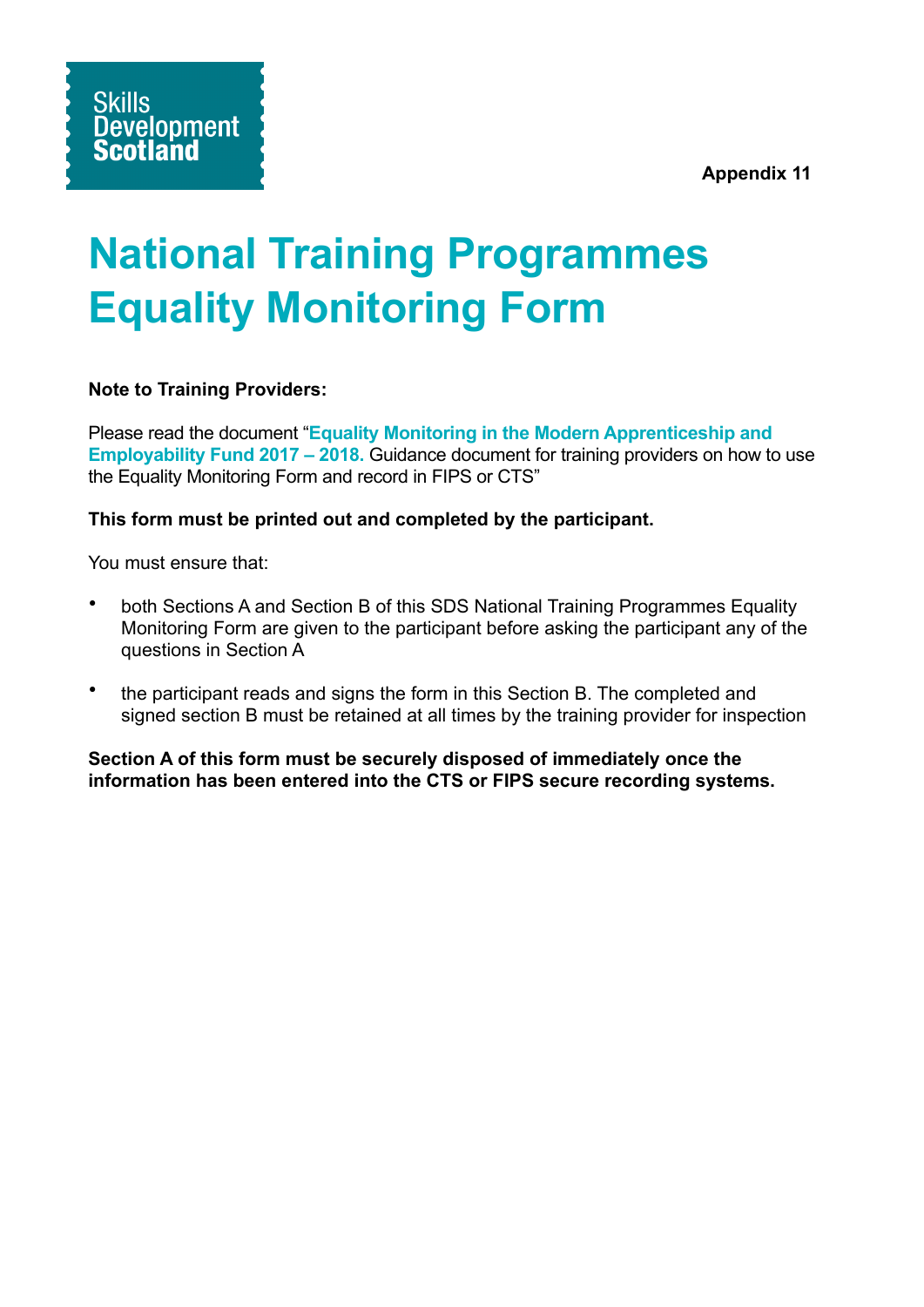## **Section A**

|                                    | Modern Apprenticeship     |
|------------------------------------|---------------------------|
| <b>National Training Programme</b> | Employability Fund $\Box$ |
|                                    | Other                     |

#### **1. Ethnic group**

Please read the list below and tick the box that most closely describes you.

| White                                                     |  |
|-----------------------------------------------------------|--|
| Scottish                                                  |  |
| <b>Other British</b>                                      |  |
| <b>Irish</b>                                              |  |
| Other white background                                    |  |
| Mixed ethnic background                                   |  |
| Asian, includes Asian Scottish and Asian British          |  |
| Pakistani                                                 |  |
| Indian                                                    |  |
| Bangladeshi                                               |  |
| Chinese                                                   |  |
| Other Asian Background                                    |  |
| <b>Black, includes Black Scottish &amp; Black British</b> |  |
| African                                                   |  |
| Caribbean                                                 |  |
| Other black background                                    |  |
| Other ethnic background                                   |  |
| Prefer not to say                                         |  |
| Not known                                                 |  |

## **2. Religion or Belief or none**

Please indicate your religion or belief from the following options

| None               |  |
|--------------------|--|
| Church of Scotland |  |
| Roman Catholic     |  |
| Other Christian    |  |
| Muslim             |  |
| <b>Buddhist</b>    |  |
| Sikh               |  |
| Jewish             |  |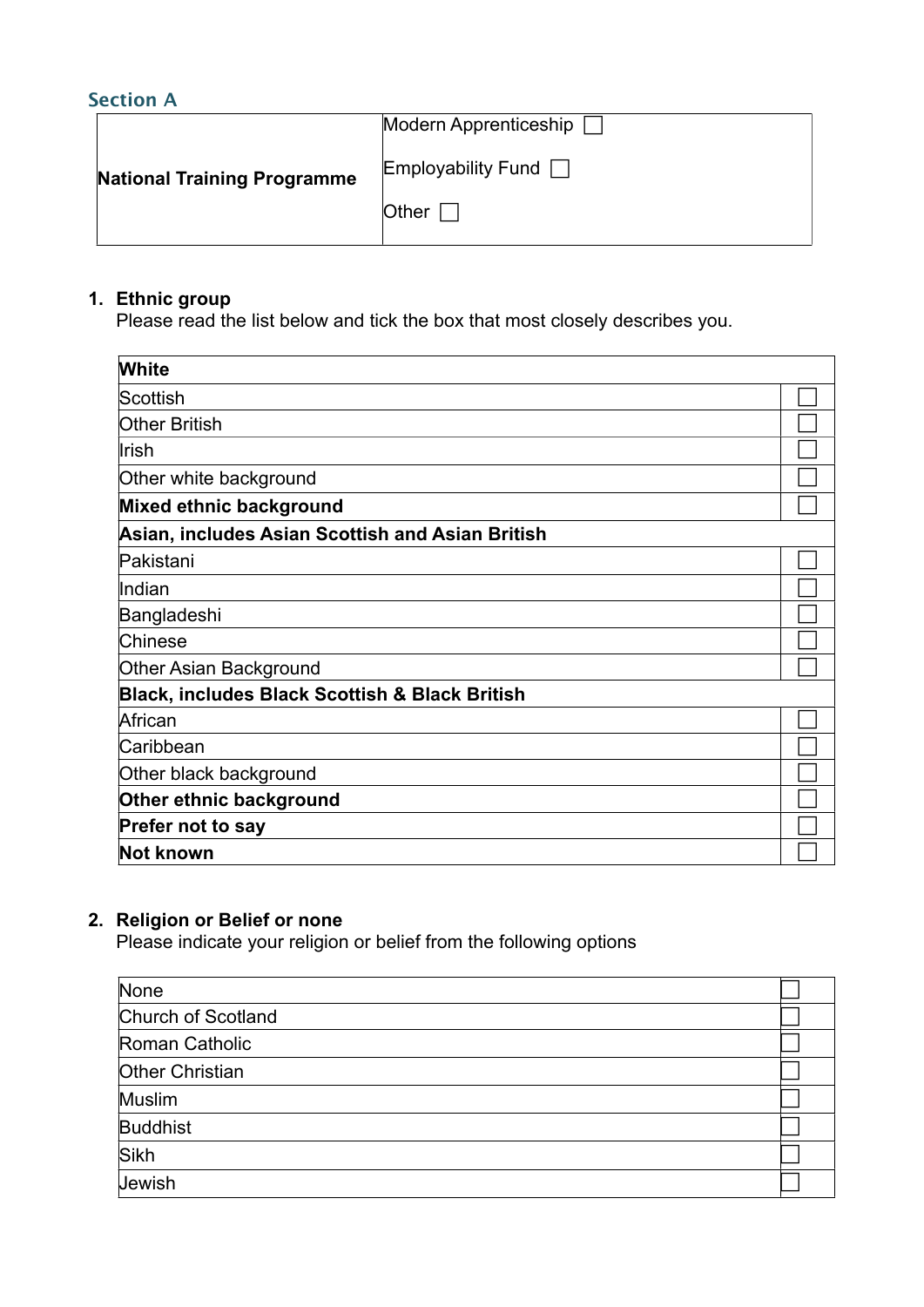| Hindu             |  |
|-------------------|--|
| Pagan             |  |
| Other             |  |
| Prefer not to say |  |

#### **3. Transgender**

Have you ever identified as transgender?

| Yes               |  |
|-------------------|--|
| No                |  |
| Prefer not to say |  |

#### **4. Care Experience**

Have you ever been in care\*?

| Yes               |  |
|-------------------|--|
| No                |  |
| Prefer not to say |  |

\* In care means you are or were formally looked after by a local authority, in the family home (with support from social services or a social worker) or elsewhere, for example, in foster care, residential/secure care, or kinship care (with family friends or relatives).

#### **4. Sexual Orientation**

Do you consider yourself to be?

| Heterosexual/ Straight |  |
|------------------------|--|
| Gay/ Lesbian           |  |
| <b>Bisexual</b>        |  |
| Other                  |  |
| Prefer not to say      |  |

#### **5. Offending History**

Have you ever been subject to criminal justice measures and/or convicted of a crime?

| Yes               |  |
|-------------------|--|
| No                |  |
| Prefer not to say |  |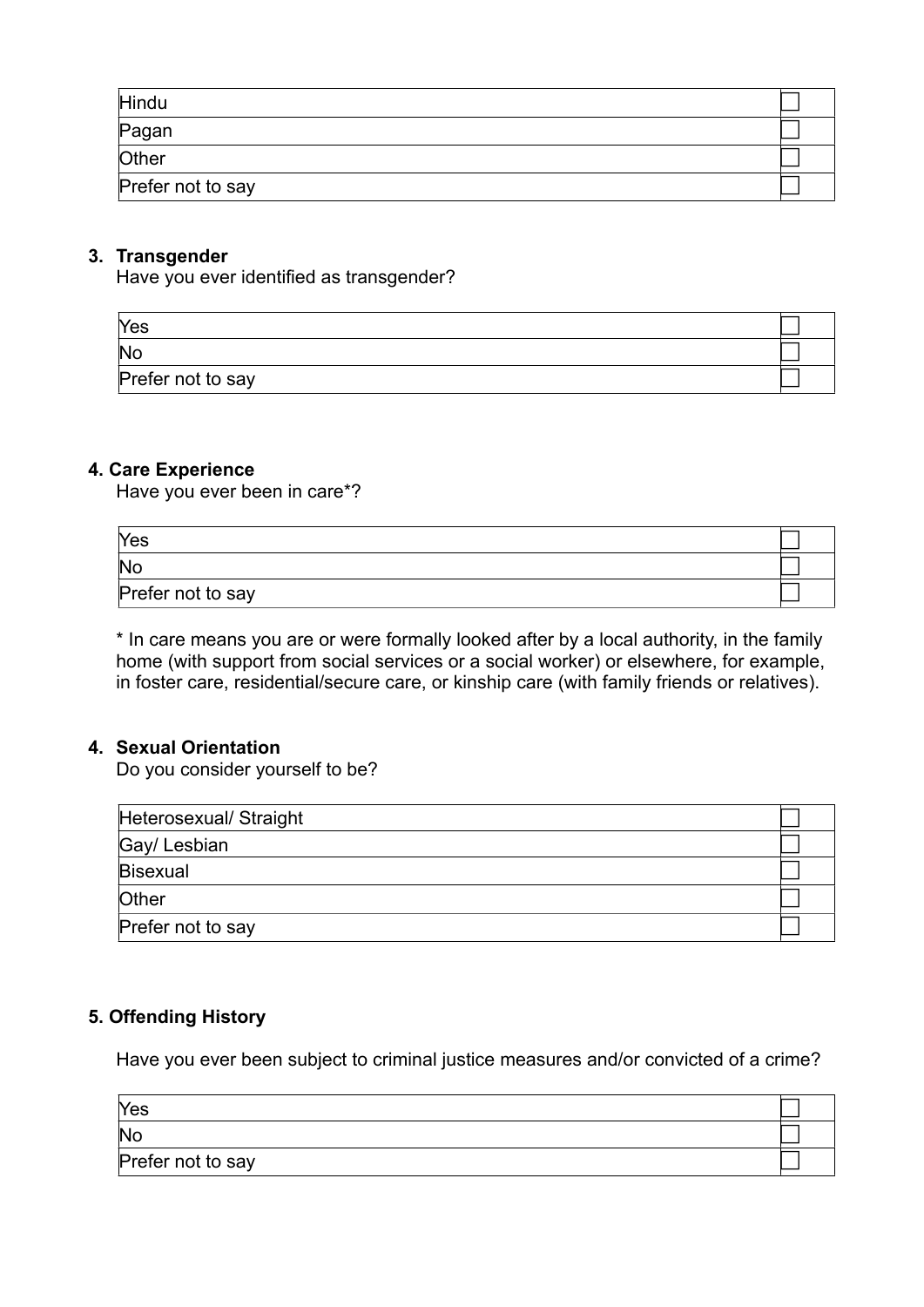## **6. Disability**

The information you provide in this section will help us provide an inclusive environment for disabled people, by identifying and removing barriers in our practices.

1. Do you have an impairment, health condition or learning difficulty?\*

| Yes                    |  |
|------------------------|--|
| $\overline{\text{No}}$ |  |
| Prefer not to say      |  |

\*lasting or expected to last 12 months or more

2. If you have an impairment, health condition or learning difficulty, please select all those on the list that apply.

| You have a social/communication impairment such as a speech and language<br>impairment or Asperger's syndrome/other autistic spectrum disorder, or<br>cognitive impairment |  |
|----------------------------------------------------------------------------------------------------------------------------------------------------------------------------|--|
| You are blind or have a visual impairment uncorrected by glasses                                                                                                           |  |
| You are deaf or have a hearing impairment                                                                                                                                  |  |
| You have a long standing illness or health condition such as cancer, HIV,<br>diabetes, chronic heart disease, or epilepsy                                                  |  |
| You have a mental health difficulty, such as depression, schizophrenia or<br>anxiety disorder                                                                              |  |
| You have a specific learning difficulty such as dyslexia, dyspraxia or AD(H)D                                                                                              |  |
| You have a physical impairment or mobility issues, such as difficulty using your<br>arms or using a wheelchair or crutches                                                 |  |
| You have a disability, impairment or medical condition that is not listed above                                                                                            |  |
| Prefer not to say                                                                                                                                                          |  |
|                                                                                                                                                                            |  |